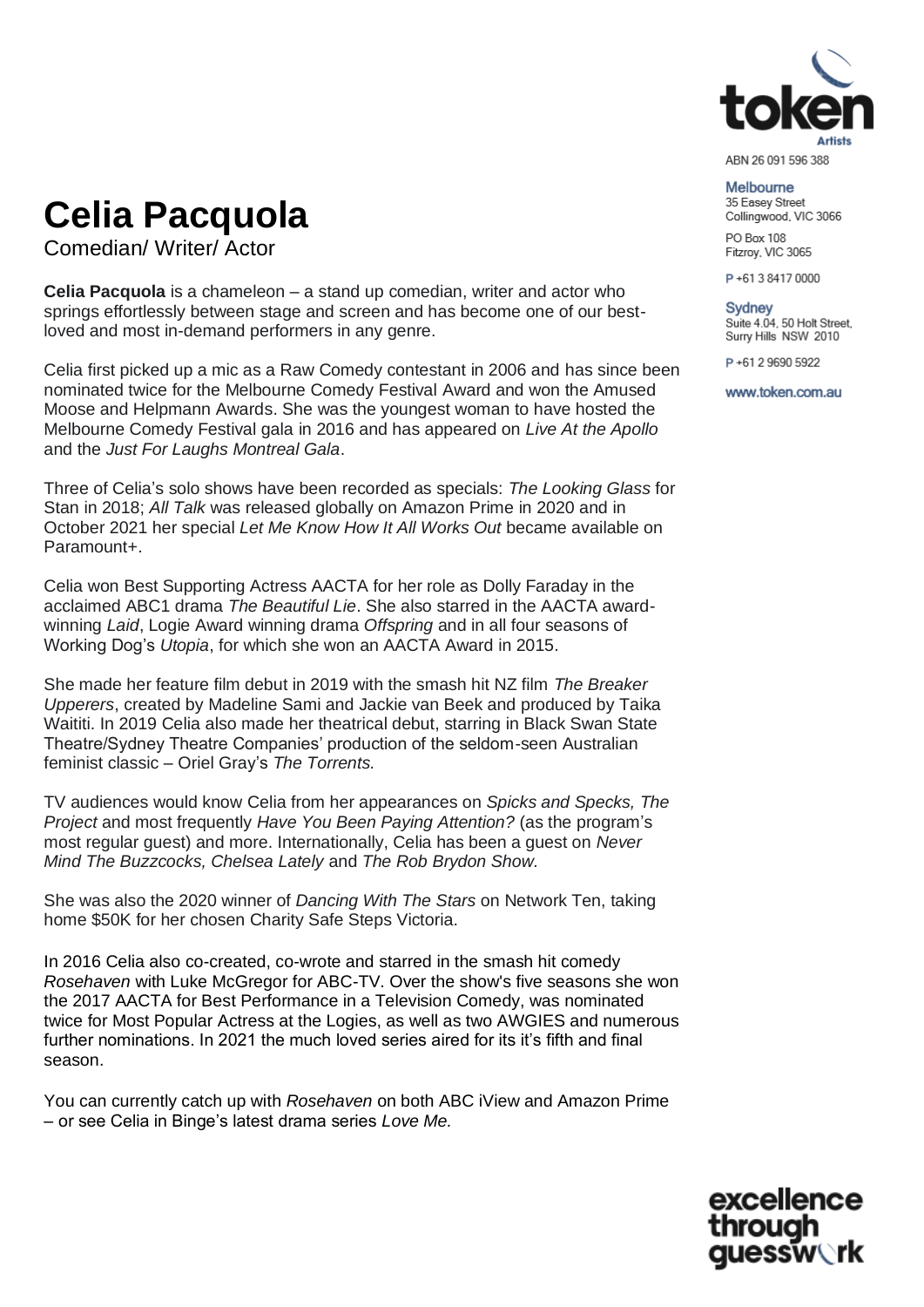

**"one of our most gifted stand-ups at the top of her game" The Age** 

**"A comic who can step to the level of Tina Fey."** Herald Sun, Melbourne

**"Pacquola is fuelled by a confidence that brings Stephen Fry to mind… she serves up funny with a skill that even some veterans never shall."** Dailyreview.com.au

**"Endlessly charming, furiously honest and beautifully written stand-up from the Aussie"** The Independent, (UK).

**"Strong stand up…consistently fine routines…her writing is tight, the performance engaging."** The Scotsman (UK)

**"Pacquola has a well-established comedy career… here, she proves to be an instinctive and deadpan funny actress."** The Age, Green Guide

**"Pacquola doesn't just hold her own, she owns every scene she's in."** The Sydney Morning Herald (re: Utopia)

### **TELEVISION – Stand up/Comedy**

.

| 2021    | Paramount+       | Let Me Know How It All Works Out:<br>Celia Pacquola, stand up special |
|---------|------------------|-----------------------------------------------------------------------|
| 2020    | Amazon Prime     | All Talk: Celia Pacquola, stand up special.                           |
| 2020-21 | Network Ten      | The Project (Regular Guest Host)                                      |
| 2020    | Network Ten      | Dancing With The Stars (Winner)                                       |
| 2019    | ABC TV           | Hard Quiz: Celebrity Special (Contestant)                             |
| 2013-20 | Network Ten      | Have You Been Paying Attention?<br>(regular guest panellist)          |
| 2018-20 | Network Ten      | The Project (Guest panellist)                                         |
| 2019    | Network Ten      | Celebrity Name Game (Guest Contestant)                                |
| 2017    | <b>STAN</b>      | One Night Stan: Celia Pacquola, stand up special.                     |
| 2017    | ABC              | Whovians (Guest panellist)                                            |
| 2016    | <b>BBC</b>       | Live At The Apollo (Stand Up Spot)                                    |
| 2016    | Network Ten      | HOST, MICF Oxfam Gala                                                 |
| 2015    | Network Ten      | Melbourne International Comedy Festival                               |
|         |                  | Gala (stand up spot)                                                  |
| 2015    | ABC TV           | Agony (interviewee)                                                   |
| 2015    | ABC TV           | Dirty Laundry Live (guest panellist)                                  |
| 2014    | Network Ten      | Melbourne International Comedy Festival                               |
|         |                  | Gala (stand up spot)                                                  |
| 2014    | ABC TV           | Spicks and Specks (guest panellist)                                   |
| 2014    | ABC <sub>2</sub> | Dirty Laundry Live (guest panellist)                                  |
| 2013    | ABC TV           | Tractor Monkeys (guest panellist)                                     |
| 2013    | ABC <sub>2</sub> | Dirty Laundry Live (guest panellist)                                  |
| 2013    | Network Ten      | This Week Live (guest panellist)                                      |
| 2013    | Network Ten      | A League Of Their Own (panellist)                                     |
| 2012    | ABC <sub>1</sub> | Warehouse Comedy Festival (performer)                                 |
| 2012    | Seven Network    | The Unbelievable Truth (guest                                         |
|         |                  | appearance)                                                           |
| 2012    | BBC (UK)         | Never Mind The Buzzcocks (Guest                                       |
|         |                  | panellist)                                                            |

**Melbourne** 35 Easey Street Collingwood, VIC 3066

**PO Box 108** 

Fitzroy, VIC 3065 P+61384170000

**Sydney** Suite 4.04, 50 Holt Street, Surry Hills NSW 2010

P+61 2 9690 5922

www.token.com.au

excellence **Iessw**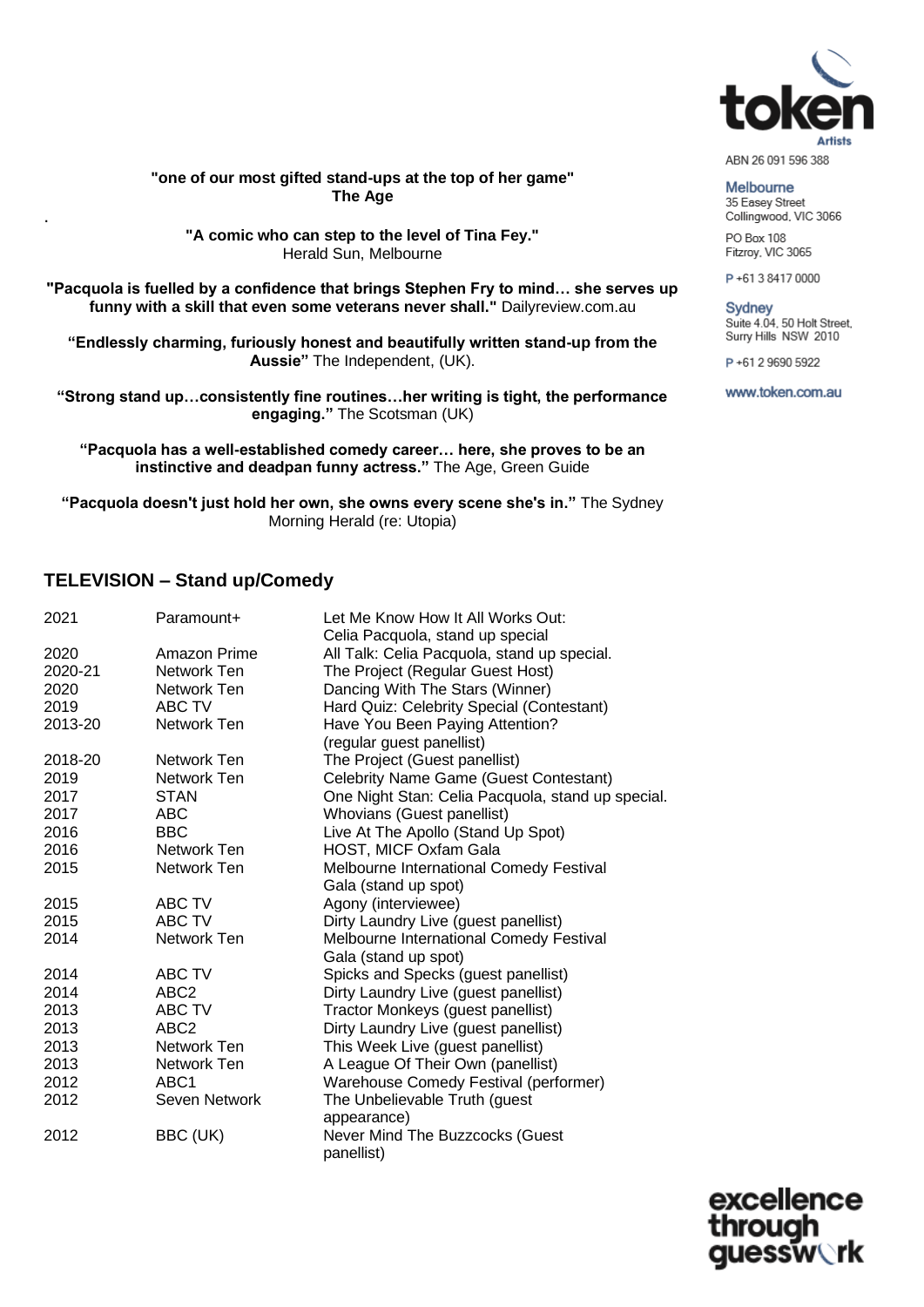

| 2012<br>2012<br>2012                                                | Sky (UK)<br>BBC3 (UK)<br>Network Ten                                                  | Don't Sit In The Front Row (performer)<br>Russell Howard's Good News (performer)<br>Melbourne International Comedy Festival<br>Gala (stand up spot)                                                                                   |
|---------------------------------------------------------------------|---------------------------------------------------------------------------------------|---------------------------------------------------------------------------------------------------------------------------------------------------------------------------------------------------------------------------------------|
| 2012<br>2011<br>2011                                                | $TV3$ (NZ)<br>BBC1 (UK)<br>E4 (UK)                                                    | 7 Days (guest panellist)<br>The Rob Brydon Show (stand-up spot)<br>Show and Tell with Chris Addison (guest<br>spots)                                                                                                                  |
| 2011                                                                | ABC <sub>1</sub>                                                                      | Adam Hills in Gordon Street Tonight<br>(correspondent)                                                                                                                                                                                |
| 2011<br>2011<br>2010<br>2010<br>2010                                | $E$ Ent. (US)<br>$TV3$ (NZ)<br>Network Ten<br><b>ABCTV</b><br>$TV3$ (NZ)              | Chelsea Lately (guest)<br>7 Days (guest panellist)<br>The Project, (guest reporter)<br>Spicks & Specks (panellist)<br>AotearoHA Comedy Carnival Special<br>(stand-up spot)                                                            |
| 2008/10<br>2008                                                     | Network Ten<br>Network Ten                                                            | Good News Week (panellist, writer)<br>Rove (guest stand up spot)                                                                                                                                                                      |
| <b>ACTING</b>                                                       |                                                                                       |                                                                                                                                                                                                                                       |
| 2021<br>2016                                                        | <b>BINGE</b><br>ABC <sub>1</sub>                                                      | Love Me (Supporting actor)<br>Rosehaven Seasons 1 - 5<br>(Emma Dawes - Co-creator/writer/lead actor)                                                                                                                                  |
| 2019<br>2018                                                        | <b>ABC TV</b><br><b>Feature Film</b>                                                  | Utopia Season 4 (Actor, Nat)<br>The Breaker Uppers (Dirs. Jackie van Beek<br>& Madeleine Sami) Piki/Miss Conception Films, NZ<br>(Actor)                                                                                              |
| 2017<br>2017<br>2017-2020<br>2015<br>2015<br>2015<br>2014           | ABC1<br>ABC1<br>ABC ME<br>ABC TV<br>ABC TV<br>7 Mate<br>ABC TV                        | Get Krack!n' (Guest Actor)<br>Utopia Season 3 (Actor, Nat)<br>Mustangs FC (Narrator)<br>The Beautiful Lie (Actor, Dolly)<br>Utopia Season 2 (Actor, Nat)<br>Kinne (Actor)<br>It's A Date (Actor and Co-Writer Series 2,<br>episode 1) |
| 2014<br>2013 - 2014<br>2014<br>2013<br>2012<br>2012<br>2010<br>2010 | ABC TV<br>Network Ten<br>7Mate<br>BSkyB (UK)<br>ABC1<br>ABC 1<br><b>ABCTV</b><br>ABC1 | Utopia (Actor, Nat)<br>Offspring (Actor, Ange)<br>Kinne (Actor)<br>Rupert (Actor)<br>LAID series 2 (lead actor, EJ)<br>LAID series 1, (lead actor, EJ)<br>Sleuth 101 (actor)<br>The Librarians (actor)                                |

### **PODCASTS & RADIO**

| 2020        | Audible/Amazon           | Audible Presents: Australia's Funniest Stand Up<br>(Narrator)  |
|-------------|--------------------------|----------------------------------------------------------------|
| $2014 - 21$ | Various                  | Guest co-host/guest appearances on all major<br>radio networks |
| 2013        | Nova 100                 | Saturday Breakfast (regular guest<br>Co-host)                  |
| 2009-2013   | Nova 100                 | Hughesy & Kate (guest appearances)                             |
| 2012        | <b>BBC Radio 4 Extra</b> | The Unbelievable Truth (panellist)                             |
| 2011        | <b>BBC Radio 4</b>       | What's So Funny (writer and performer)                         |
| 2011        | <b>BBC Radio 4</b>       | Shappi Talk (guest appearance)                                 |
|             |                          |                                                                |

ABN 26 091 596 388

Melbourne 35 Easey Street<br>Collingwood, VIC 3066

PO Box 108<br>Fitzroy, VIC 3065

P+61384170000

Sydney Suite 4.04, 50 Holt Street,<br>Suite 4.04, 50 Holt Street,

P+61 2 9690 5922

www.token.com.au

excellence<br>through<br>guessw**o**rk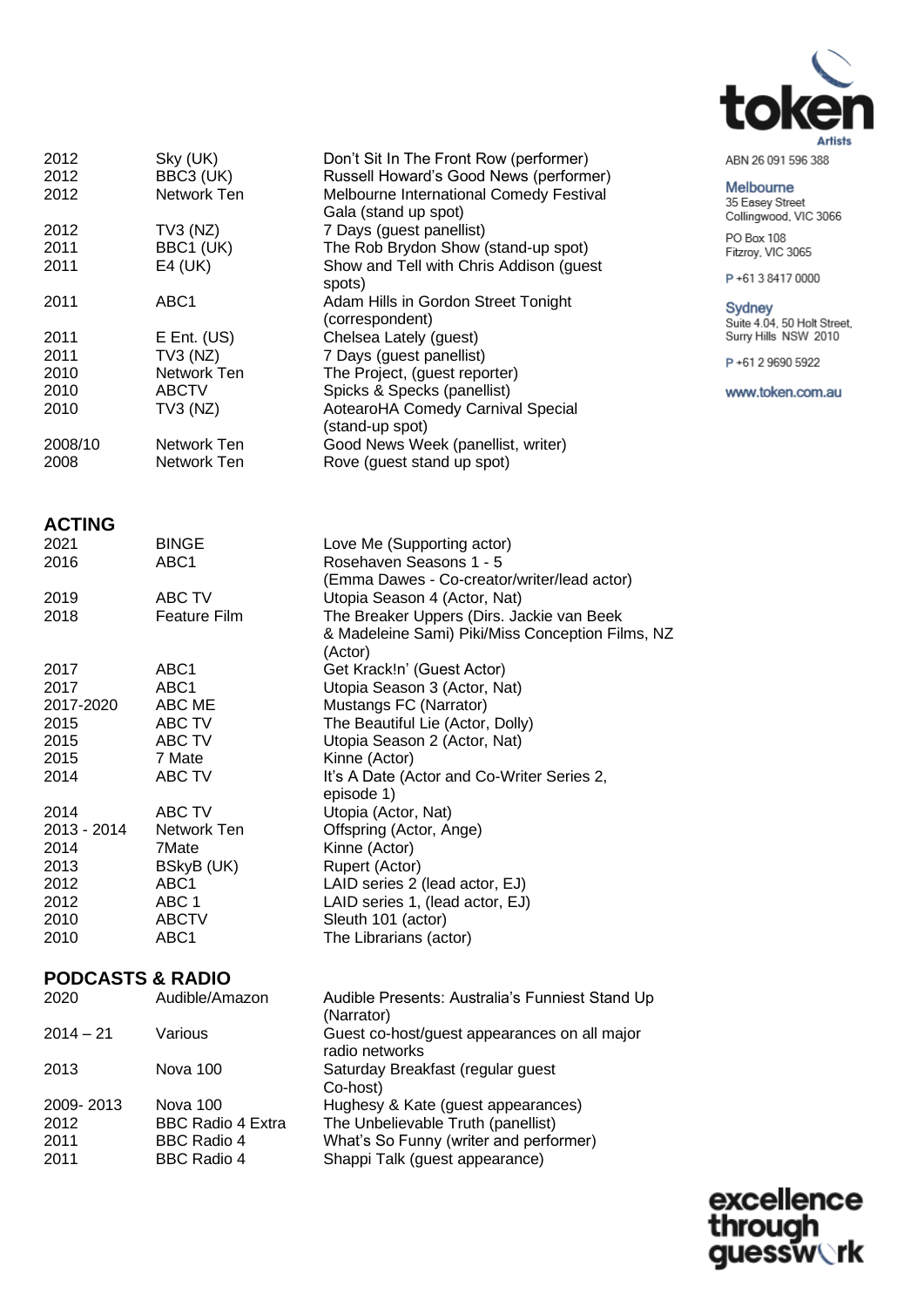

| ABN 26 091 596 388 |  |  |
|--------------------|--|--|

### Melbourne 35 Easey Street<br>Collingwood, VIC 3066

PO Box 108<br>Fitzroy, VIC 3065

P+61384170000

# Sydney<br>Suite 4.04, 50 Holt Street,<br>Surry Hills NSW 2010

P+61 2 9690 5922

www.token.com.au

| 2011    | <b>BBC Radio 5</b>   | Chris Addison's 7 Day Sunday (guest<br>appearances)               |
|---------|----------------------|-------------------------------------------------------------------|
| 2011    | <b>BBC Radio 4</b>   | The Headset Set (writer)                                          |
| 2011    | <b>BBC Radio 4</b>   | The News Quiz (writer)                                            |
| 2008-09 | <b>Today Network</b> | Summer Breakfast with Tim Campbell &<br>Charlie Delaney (co-host) |
| 2007-08 | <b>FOX FM</b>        | Red Hot (co-host)                                                 |
| 2008    | <b>ABC Radio</b>     | The Comedy Hour (writer & performer)                              |

### **WRITING**

| ABC <sub>1</sub>              | Rosehaven (Co-creator/writer)       |
|-------------------------------|-------------------------------------|
| ABC <sub></sub>               | It's A Date (Series 2, Episode #1)  |
|                               | (Co-Writer)                         |
| ABC <sub>1</sub>              | Laid Series 2 (Additional Material) |
| <b>BBC Radio 4</b>            | The Headset Set (Series 2) (Writer) |
| <b>BBC Radio 4</b>            | The Headset Set (Writer)            |
| <b>BBC Radio 4</b>            | The News Quiz (Additional Material) |
| BBC <sub>1</sub>              | Ask Rhod (Additional Material)      |
| <b>BBC3/Avalon Television</b> | Russell Howards Good News - VT's    |
|                               | (Writer/Performer)                  |
| Network Ten                   | Good News Week (Writer)             |
| <b>ABC Radio</b>              | The Comedy Hour (Writer)            |
|                               |                                     |

### **LIVE SHOWS**

| 2019        | Celia Pacquola & Luke McGregor: In Conversation - Melbourne<br><b>International Comedy Festival</b>                               |
|-------------|-----------------------------------------------------------------------------------------------------------------------------------|
| 2018-19     | All Talk - Solo Show<br>Adelaide Fringe, Brisbane Comedy Festival, Melbourne International                                        |
|             | Comedy Festival, Spiegeltent Canberra, Sydney Opera House, Heath<br>Ledger Theatre Perth, Malthouse Theatre Melbourne             |
| 2018        | Celia Pacquola & Luke McGregor: In Conversation                                                                                   |
|             | YACK Festival, Sydney                                                                                                             |
| 2016        | Carrie Fisher Gala - Comedy Spot - Just For Laughs Montreal                                                                       |
| 2016 - 2017 | The Looking Glass - Solo Show                                                                                                     |
|             | FringeWorld Perth, Brisbane Comedy Festival, Melbourne International                                                              |
|             | Comedy Festival, Sydney Festival                                                                                                  |
| 2015        | Let Me Know How It All Works Out - Solo Show                                                                                      |
|             | Adelaide Fringe Festival, Brisbane Comedy Festival, Melbourne                                                                     |
|             | <b>International Comedy Festival</b>                                                                                              |
| 2014        | Let Me Know How It All Works Out - Solo Show                                                                                      |
|             | Melbourne International Comedy Festival, Edinburgh Fringe Festival, Soho                                                          |
|             | Theatre London                                                                                                                    |
| 2012, 2014  | MICF Oxfam Gala - Comedy spot                                                                                                     |
| 2008, 2014  | Upfront - Comedy Spot                                                                                                             |
| 2012 - 2013 | Delayed - Solo Show                                                                                                               |
|             | Melbourne International Comedy Festival, Edinburgh Fringe Festival, Dave's<br>Leicester Comedy Festival, Adelaide Fringe Festival |
| 2013        | Funny As Hell - Comedy Spot, JFL Montreal                                                                                         |
| 2012        | Tie Her To The Tracks - ensemble cast                                                                                             |
|             | Melbourne International Comedy Festival                                                                                           |
| 2010 - 2011 | Flying Solos - Solo Show                                                                                                          |
|             | Melbourne International Comedy Festival, Edinburgh Fringe Festival, Soho                                                          |
|             | Theatre London                                                                                                                    |
| 2009        | Am I Strange? - Solo Show                                                                                                         |

excellence<br>through<br>guessw**ork**